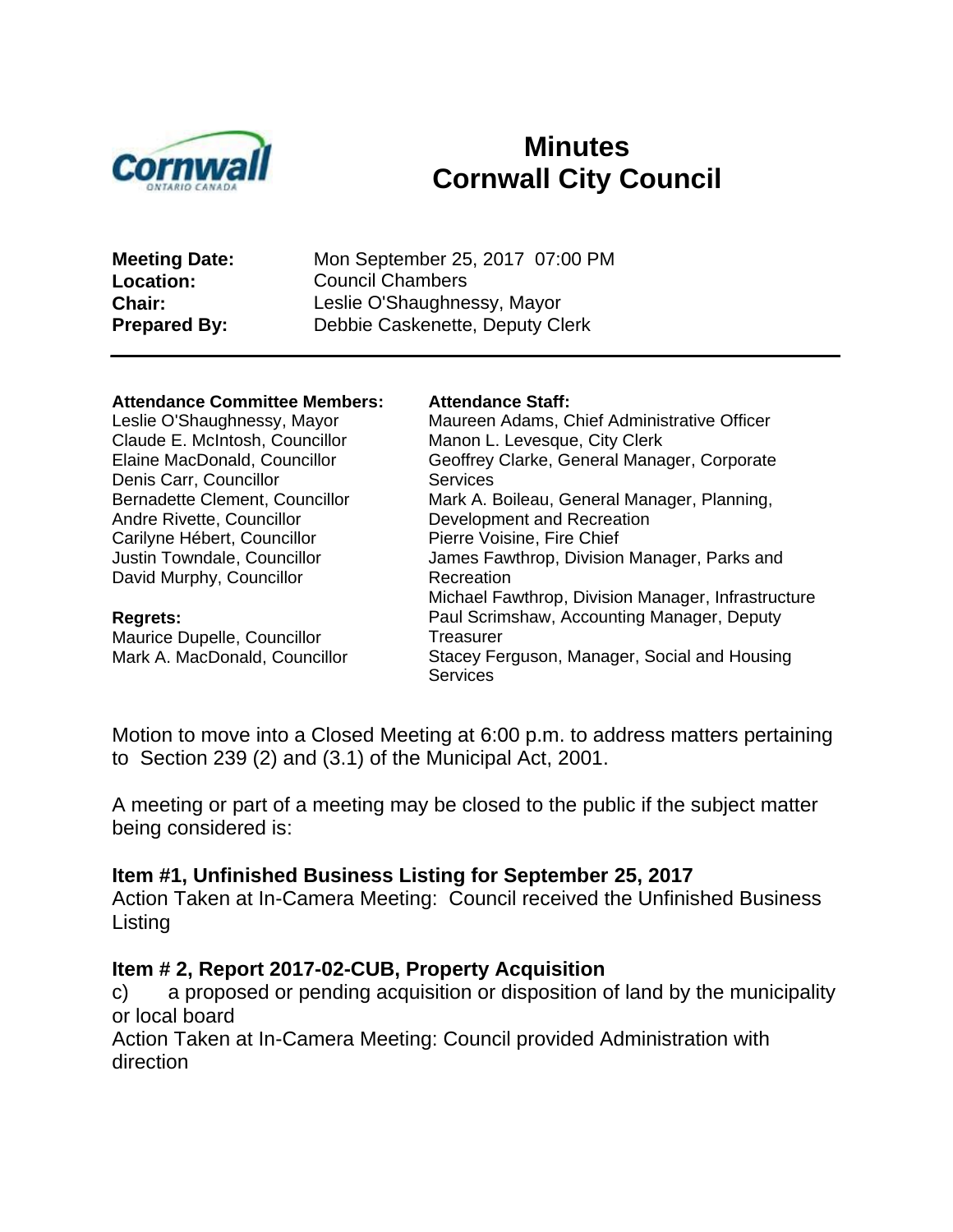#### **Item #3, Report # 2017-41-FI,Transfer of Property**

c) a proposed or pending acquisition or disposition of land by the municipality or local board

Action Taken at In-Camera Meeting: Council provided Administration with direction

#### **Item #4, Report #2017-38-FI, Allocation of Taxes**

a) the security of the property of the municipality or local board

e) litigation or potential litigation, including matters before administrative tribunals, affecting the municipality or local board

Action Taken at In-Camera Meeting: Council provided Administration with direction

Moved By: Andre Rivette, Councillor Seconded By: Claude E. McIntosh, Councillor

Motion Carried

# **MOMENT OF PERSONAL REFLECTION**

#### **NATIONAL ANTHEM**

Assembly

# **ROLL CALL**

#### **ADDITIONS, DELETIONS OR AMENDMENTS**

All matters listed under General Consent, save and except "Delegations" are considered to be routine and will be enacted by one motion.

#### **ADOPTION OF AGENDA**

Motion to adopt the Agenda as presented.

Moved By: Claude E. McIntosh, Councillor Seconded By: André Rivette, Councillor

Motion Carried

# **DISCLOSURE OF INTEREST**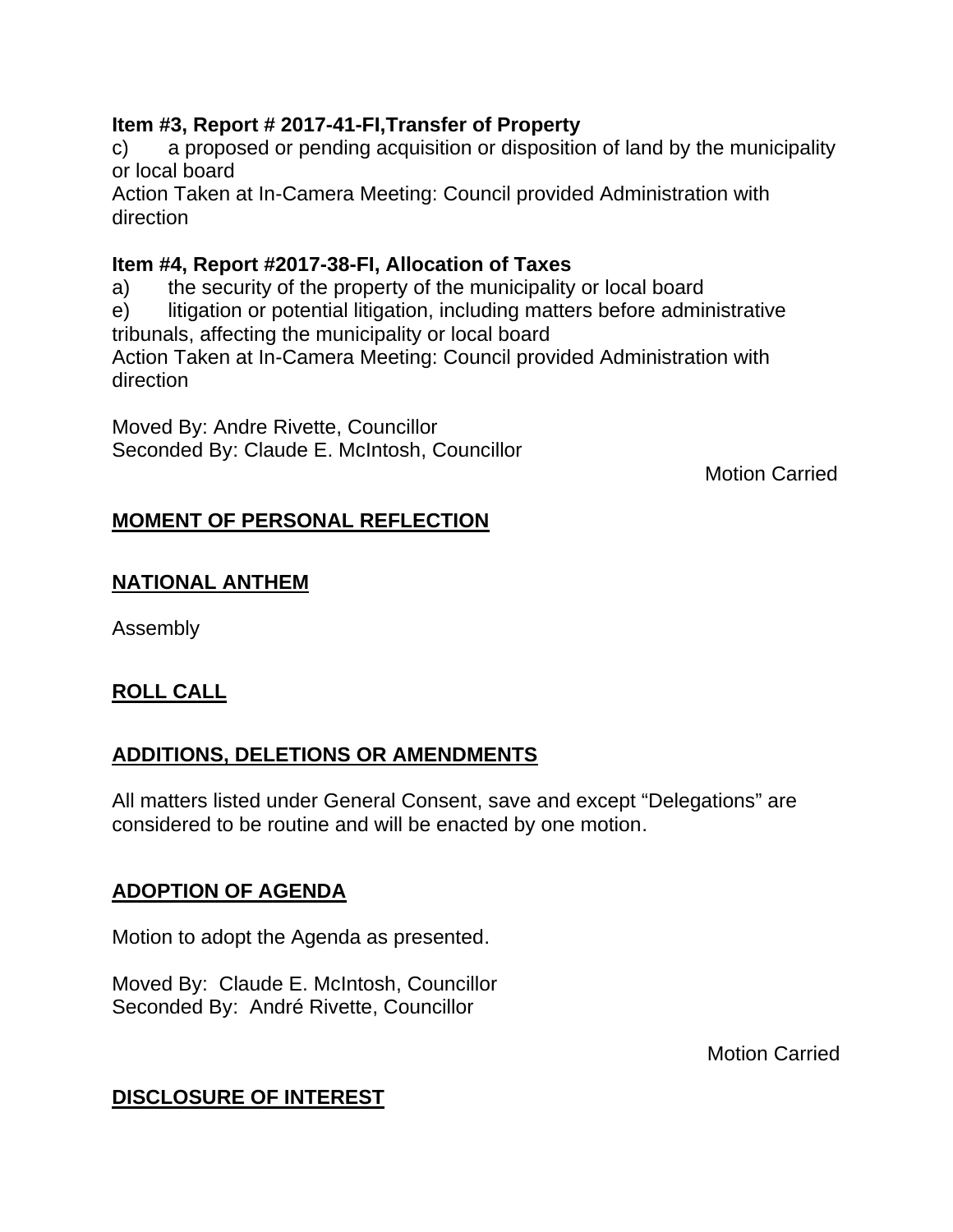Councillor David Murphy declared a conflict with the Delegation, Diving for Debris, because he is related to Patricia O'Hara who is a member of the Seaway Divers Club and making the presentation.

#### **COMMITTEE OF THE WHOLE**

Motion to go into Committee of the Whole and to consider and refer all Minutes, Presentations, Delegations, Consent/Correspondence, Resolutions, Reports and By-laws to that Committee.

Moved By: André Rivette, Councillor Seconded By: Justin Towndale, Councillor

Motion Carried

#### **GENERAL CONSENT**

#### **ADOPTION OF MINUTES**

Motion to endorse the following Minutes as presented.

#### **1 September 11, 2017 Cornwall City Council Meeting**

Click for detail  $\rightarrow \Box$ 

#### **2 September 19, 2017 Joint Cornwall City of Council Meeting with Township of South Glengarry**

Click for detail  $\rightarrow \Box$ 

Moved By: Elaine MacDonald, Councillor Seconded By: Justin Towndale

Motion Carried

#### **PRESENTATIONS**

**1 St. Lawrence River Institute of Environmental Sciences' Annual Update by Dr. Jeff Ridal, Executive Director and Walter Oeggerli, Board Chair** Click for detail  $\rightarrow$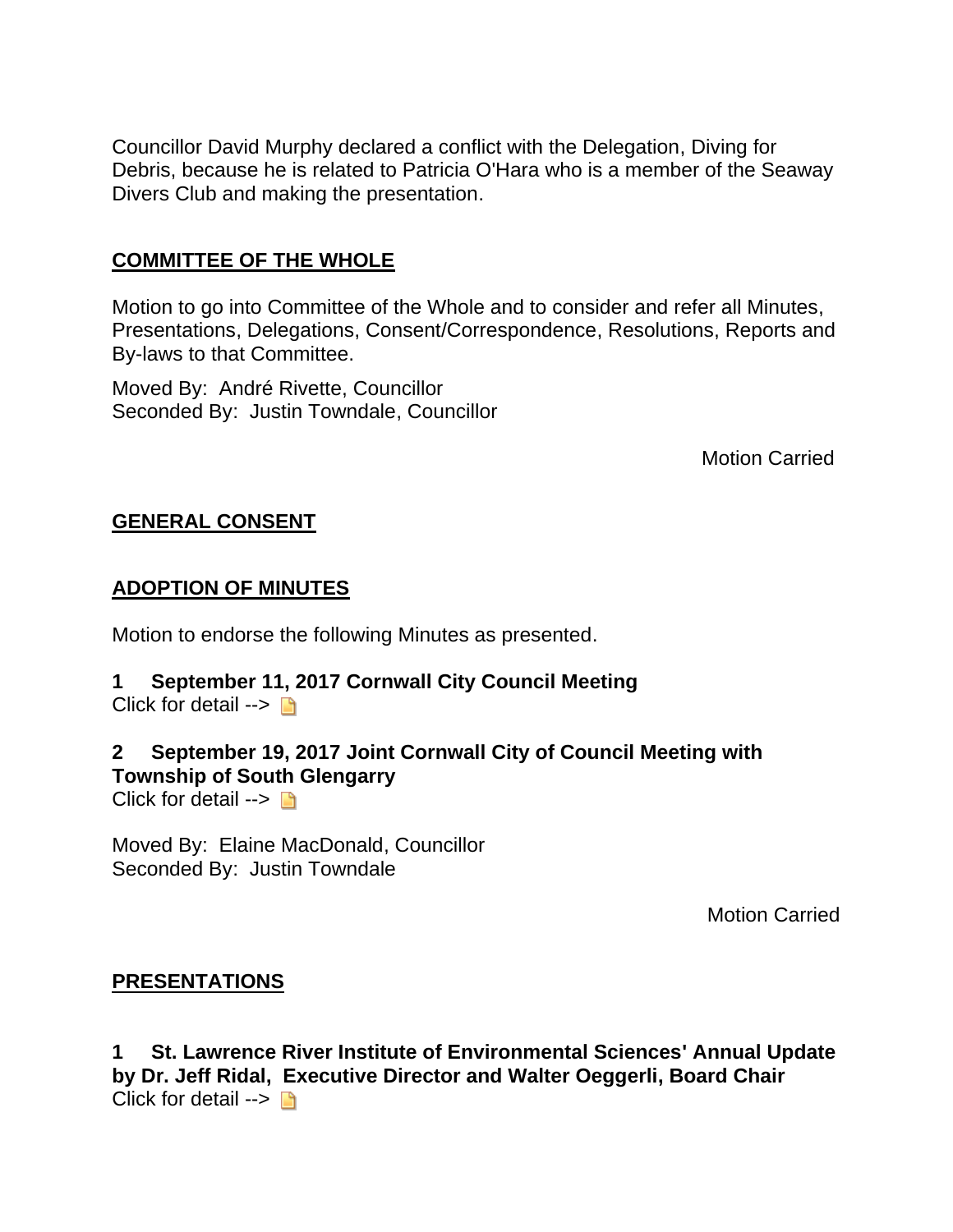Dr. Jeff Ridal, Executive Director and Walter Oeggerli, Board Chair provided the annual update on the activities undertaken by the St. Lawrence River Institute of Environmental Sciences.

Motion to receive this presentation.

Moved By: Bernadette Clément, Councillor Seconded By: Carilyne Hébert, Councillor

Motion Carried

**2 Presentation of the Design of the 401 Pitt Street Overpass Replacement by Nathan Bakker and Emily Sangster of WSP / MMM representing MTO** Click for detail  $\rightarrow \Box$ 

Nathan Bakker and Emily Sangster of WSP / MMM provided an update on the design of the 401 Pitt Street Overpass Replacement.

Motion to receive this presentation.

Moved By: David Murphy, Councillor Seconded By: Claude E. McIntosh, Councillor

Motion Carried

#### **DELEGATIONS**

*Having declared a conflict, Councillor Murphy left the table for this presentation.*

**1 Diving for Debris by Patricia O'Hara, Seaway Valley Divers Club, and Dale Phippen, River Cleanup Committee Volunteer** Click for detail  $\rightarrow \Box$ 

Motion to refer this request to Administration for a report.

Moved By: André Rivette, Councillor Seconded By: Bernadette Clément, Councillor

Motion Carried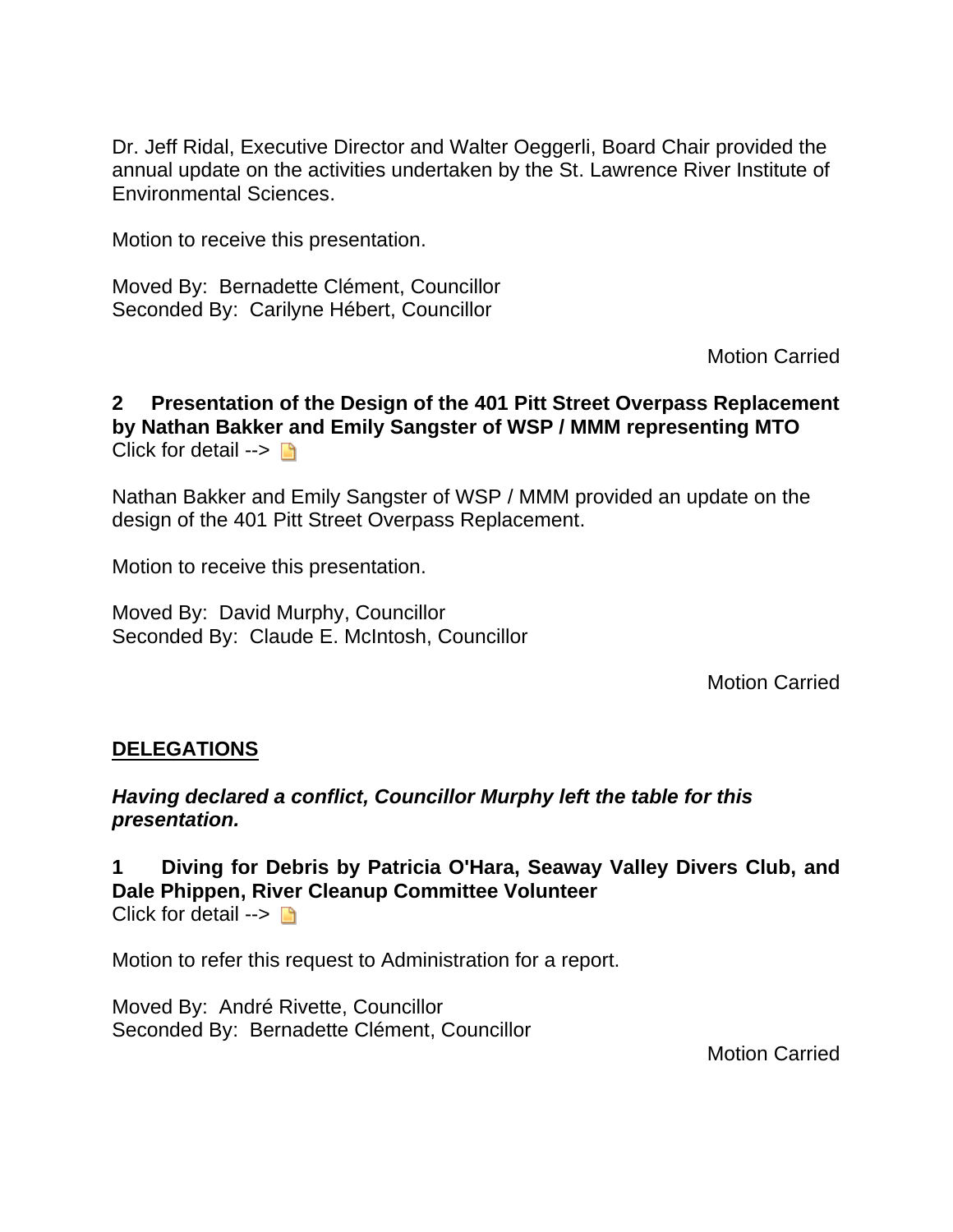# **CONSENT/CORRESPONDENCE**

## **1 Proclamation of Wrongful Conviction Day**

Click for detail  $\rightarrow \Box$ 

Motion to proclaim Monday, October 2, 2017, as "Wrongful Conviction day" in the City of Cornwall.

## **2 Proclamation of Child Abuse Prevention Month**

Click for detail  $\rightarrow \Box$ 

Motion to proclaim the month of October, 2017, as "Child Abuse Prevention Month" in the City of Cornwall.

#### **3 PAC Report No. 4 - September 18, 2017 CPPEG Recommendations** Click for detail  $\rightarrow \Box$

Motion to approve the following recommendations from the Planning Advisory Committee:

a. File HOTC#2017-08 - 407 Pitt St 2590147 Ontario Inc applicant That HOTC#2017-08 - 407 Pitt St request be approved as follows:

Program 2 - Building Restoration & Improvement Program - \$21,744

Program 3 - Project Design Grant- \$1,500

Program 4 - Facade Improvement Grant - \$8,000

Program 5 - Municipal Planning/Development Fees Grant - Actual

Program 6 - Discretionary Municipal Tipping Fees Grant - Actual

b. File HOTC#2017-09 - 113 Amelia St 140346 Ontario Inc applicant

That HOTC#2017-09 - 113 Amelia St request be approved as follows:

Program 3 -Project Design Grant - \$3,500

Program 5 - Municipal Planning/Development Fees Grant - Actual

c. File HOTC#2017-06 Addendum - 204 Second St E Twelve R Squared Inc applicant

That HOTC#2017-06 Addendum - 204 Second St E request be approved as follows:

Program 4 -Facade Improvement Grant - \$2,000

Program 5 - Municipal Planning/Development Fees Grant - Actual

d. File HOTC#2013-13 Addendum - 806 Pitt St Dr. Steven Deneka applicant

That HOTC#2013-13 Addendum - 806 Pitt St request be approved as follows: Program 4 -Facade Improvement Grant - \$5,305

Program 5 - Municipal Planning/Development Fees Grant - Actual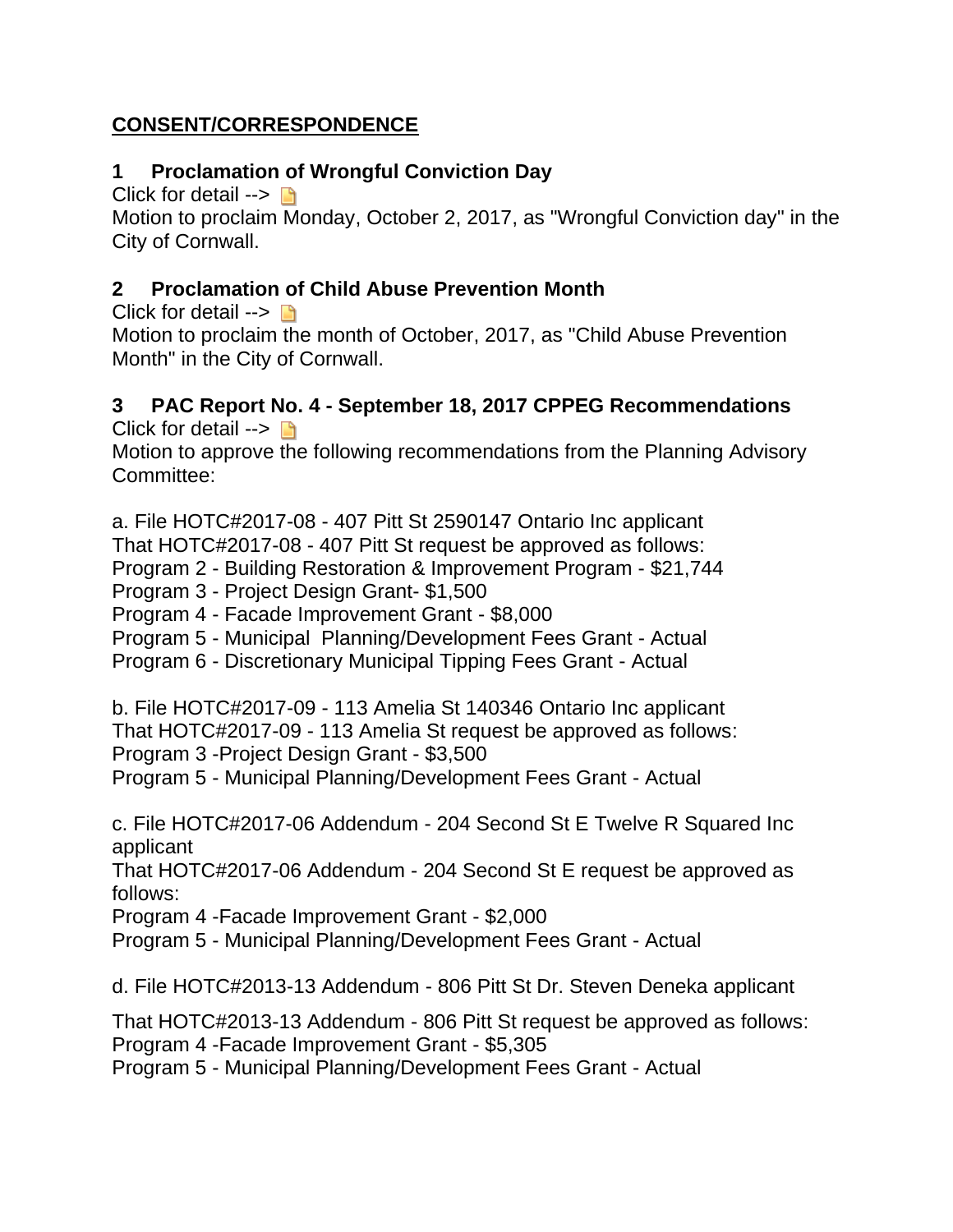e. File HOTC#2017-07 Addendum - 213 Montreal Rd 1978648 Ontario Inc applicant

That HOTC#2017-07 Addendum- 213 Montreal Rd request be approved as follows:

Program 2 - Building Restoration & Improvement - \$30,000

Program 4 - Facade Improvement Grant - \$10,000

Program 5 - Municipal Planning/Development Fees Grant - Actual

Program 6 - Discretionary Municipal Tipping Fees Grant - Actual

#### **4 Elected Officials Expense Statements for the Period Ending August 31, 2017**

Click for detail  $\rightarrow \Box$ 

Motion to receive the Statement of Expenses for Elected Officials for the period July 1 to August 31, 2017.

# **5 Request for Recreational Facilities from Diabetes Canada**

Click for detail  $\rightarrow \Box$ 

Motion to refer the request to Administration for a Report.

Motion to approve all recommendations made in the Consent portion of the Agenda for the Council Meeting of September 25, 2017, as presented.

Moved By: Elaine MacDonald, Councillor Seconded By: Carilyne Hébert, Councillor

Motion Carried

# **RESOLUTIONS / BUSINESS ARISING FROM NOTICE OF MOTION**

There were no Resolutions.

# **UNFINISHED BUSINESS REPORTS**

**1 Lamoureux Park Way Finding Signage** Click for detail  $\rightarrow \Box$ Motion to receive Report 2017-14-PDR-RS.

Moved By: Elaine MacDonald, Councillor Seconded By: David Murphy, Councillor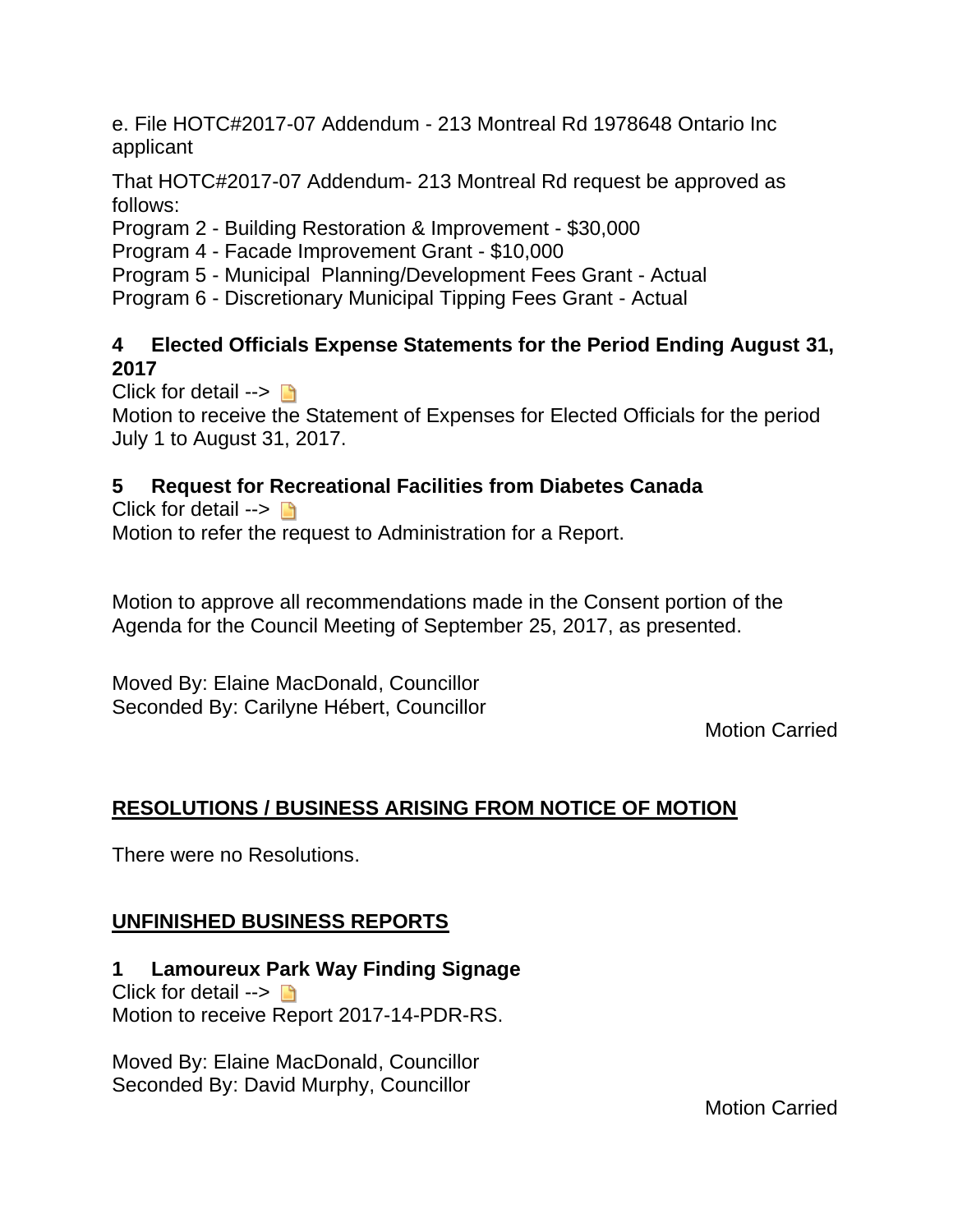# **COMMUNICATIONS / REPORTS**

#### **1 Tax Writeoffs / Adjustments**

Click for detail  $\rightarrow \Box$ 

Motion to approve the tax write-offs/adjustments/vacancies under Sections 357 and 364 of the *Municipal Act, 2001.*

Moved By: Claude E. McIntosh, Councillor Seconded By: André Rivette, Councillor

Motion Carried

#### **TENDERS AND REQUESTS FOR PROPOSALS**

#### **1 17-T50 Supply of LED Traffic Signal Modules, Traffic Signal Head Assemblies Pedestrian Signal Head Assemblies and Traffic Signal Attachments**

Click for detail  $\rightarrow \Box$ 

Motion to award Tender 17-T50 to Fortran Traffic Systems Limited from Toronto, Ontario, at the total bid price of \$48,057.75 (net cost to the Corporation - \$43,277.49) being the best bid meeting the tender specifications.

Moved By: Carilyne Hébert, Councillor Seconded By: David Murphy, Councillor

Motion Carried

#### **NEW BUSINESS**

#### **1 CIP Montreal Road / Belmont Street**

Click for detail  $\rightarrow \blacksquare$ Motion to reconsider the motion approved on September 10, Report #2017-19-PDR-PL.

A 2/3 majority was required.

Moved By: Denis Carr, Councillor Seconded By: Bernadette Clement, Councillor

Motion to Reconsider Carried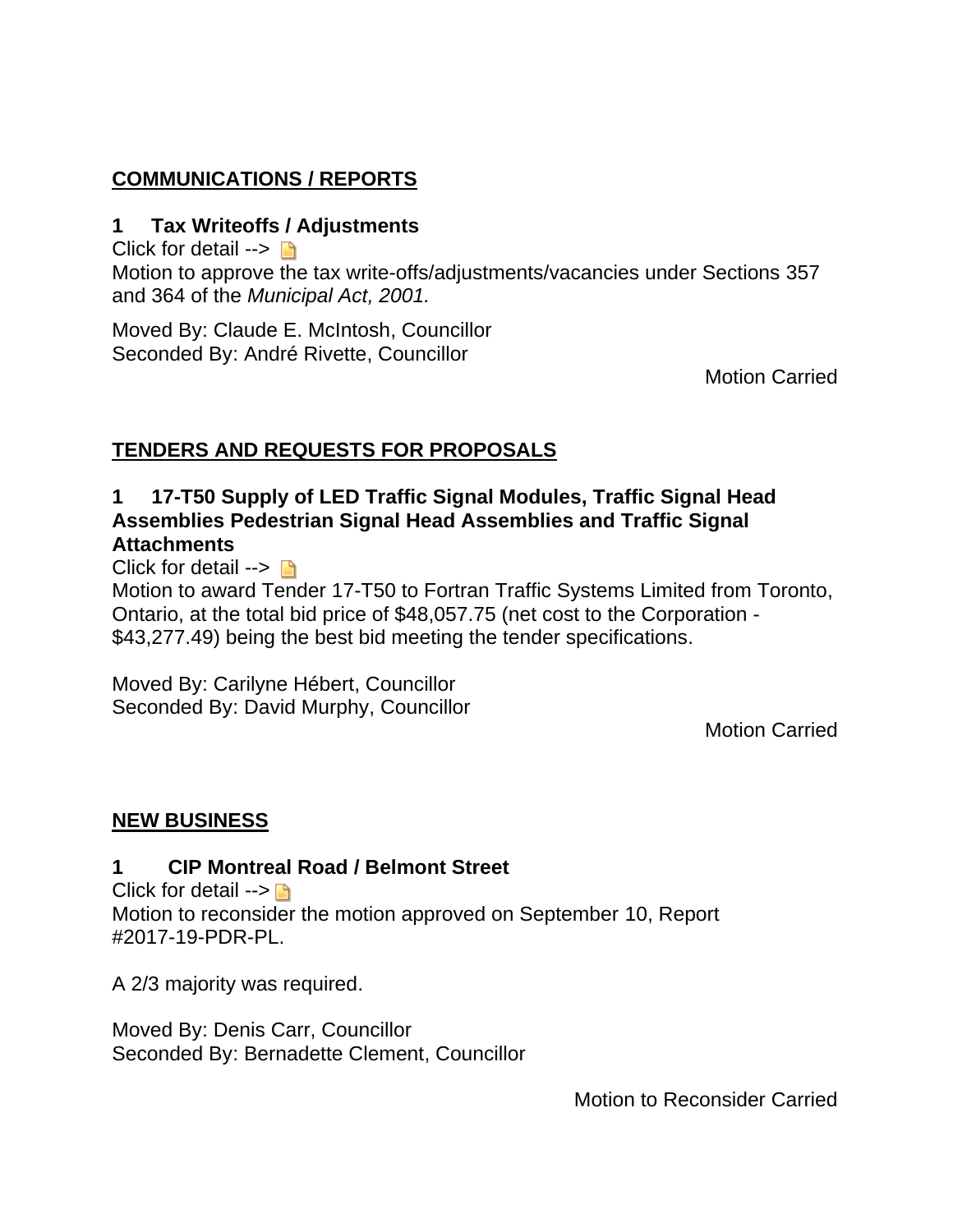This matter will be discussed at the next Council Meeting of Tuesday, October 10, 2017.

## **2 Special Tax Class**

Motion to Ask Ontario to Create a Special Tax Class within the Commercial Tax class to Promote and Support Remediation of Brownfield Lands

Whereas communities across the province have many abandoned and polluted former dry-cleaning and gasoline-dispensing sites which are concentrated in downtowns and high traffic areas such as street corners; and

Whereas communities across the province are struggling to redevelop and revitalize these brownfield spaces but are severely challenged in their efforts due to the cost of revitalization, including the risk of encountering contaminants beyond what is anticipated to be present in identified brownfield sites; and

Whereas the financial resources available to developers through CIP programs are stretched to the limit and steep up-front costs reduce the attraction of tax-increment policies. Furthermore, CIP and tax-increment policies are taxpayer-funded mechanisms whereby homeowners pay for the remediation of commercial operations, contrary to the emerging "polluter-pay" policy of the provincial government; and

Whereas currently commercial ventures that contaminate their properties are able to appeal for and receive a lower assessment based on the very contamination for which their operation is responsible; and

Furthermore, in many instances, the parent corporation responsible for the degradation of the site opens a new location within the same municipality effectively abandoning the exhausted property, without assuming any financial responsibility for subsequent cleanup, and in fact, at a very low cost, continues to pay taxes on the abandoned lot by virtue of the fact that the assessment is devalued by the land condition.

Therefore, as is consistent with the polluter-pay principle we move the Ontario create a new class within the commercial tax class that would enable municipalities to levy taxation on abandoned properties at a higher rate, in order to encourage user/polluter remediation and build the resources needed by CIP and TIG programs, both of which results would spur intensification and remediation of the brownfield sites that populate the hearts of our communities.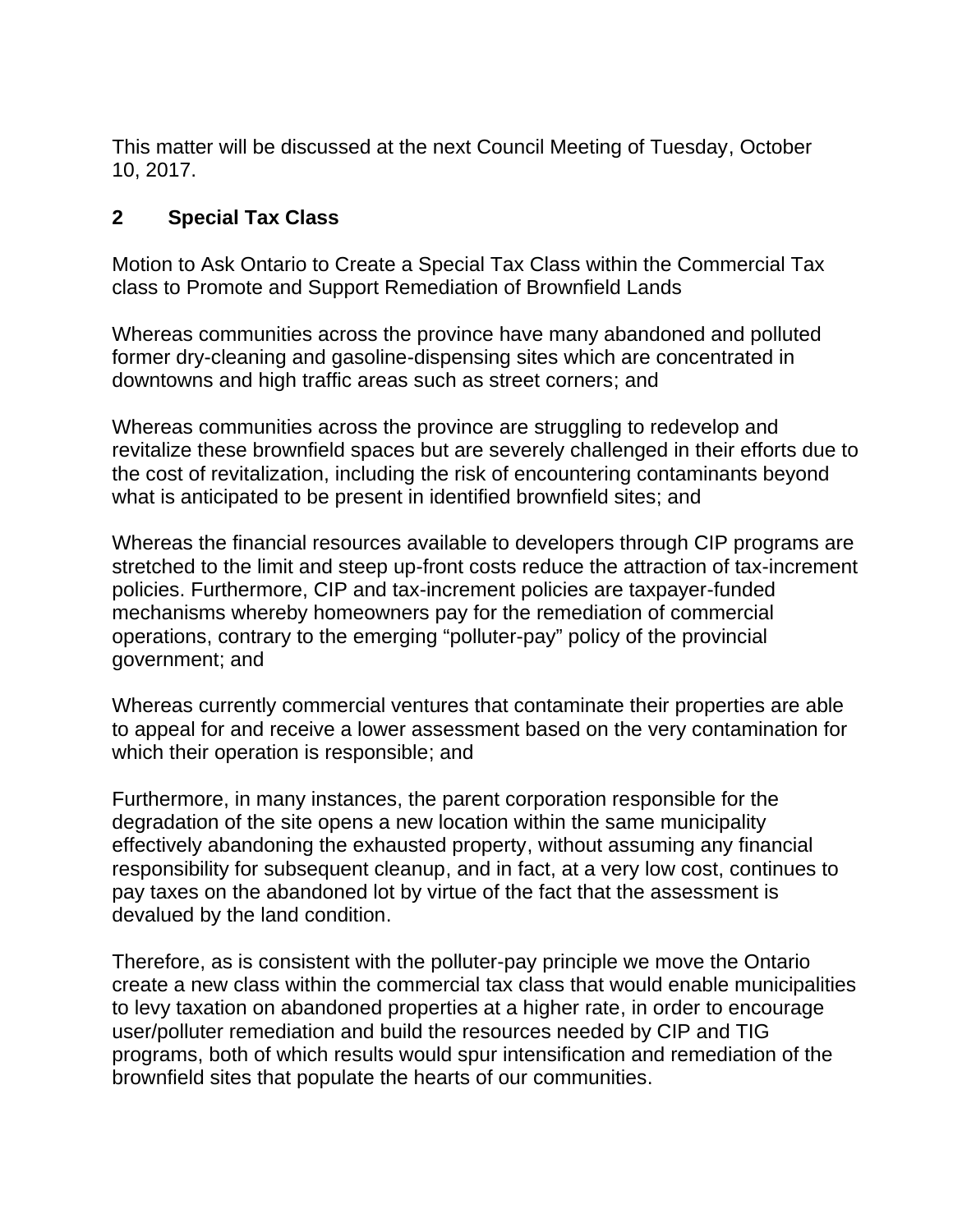Moved by: Elaine MacDonald, Councillor Seconded by: David Murphy, Councillor

Motion to Circulate the motion to Motion to Ask Ontario to Create a Special Tax Class within the Commercial Tax class to Promote and Support Remediation of Brownfield Lands

(a) To the member municipalities of AMO for endorsement and

(b) Forward the endorsed motion to the Ontario Government Ministry of Finance for consideration.

Motion to refer this Resolution to Administration in order to perfect the wording.

Moved by: Elaine MacDonald, Councillor Seconded by: David Murphy, Councillor

Motion to Refer Carried

#### **3 Update on Negotiations with the Various Unions**

Motion to provide Council, in the next In-Camera Council Meeting, with an update on Union Negotiations.

Moved By: Andre Rivette, Councillor Seconded By: Denis Carr, Councillor

A recorded vote on this matter resulted as follows:

#### **Votes For = 10**

Leslie O'Shaughnessy, Mayor Claude E. McIntosh, Councillor Elaine MacDonald, Councillor Denis Carr, Councillor Bernadette Clement, Councillor Mark A. MacDonald, Councillor Andre Rivette, Councillor Carilyne Hébert, Councillor Justin Towndale, Councillor David Murphy, Councillor

Motion Carried

#### **PASSING OF BY-LAWS**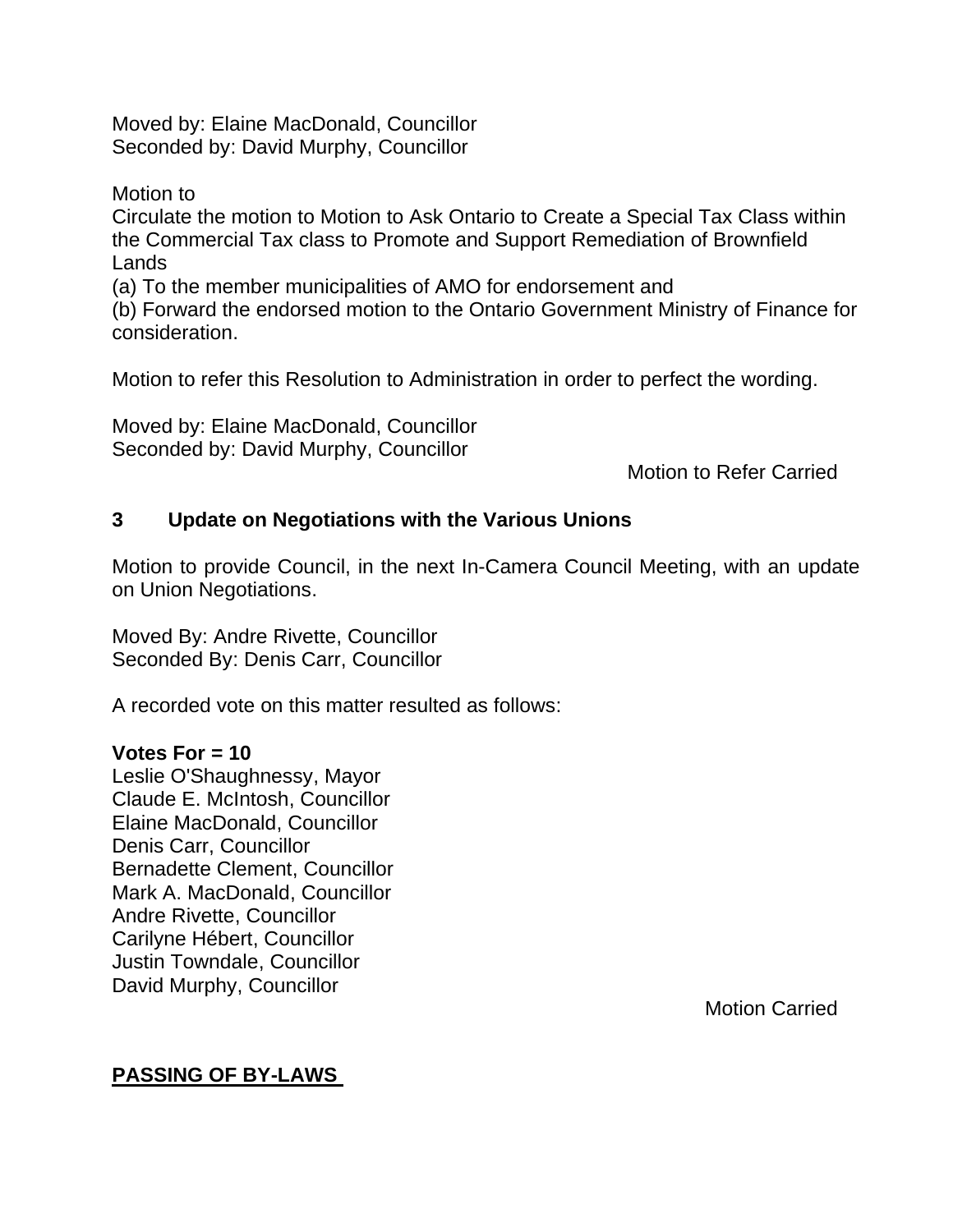Motion to endorse By-laws 2017-131 to 2017-142 inclusive, listed on the Agenda.

**2017-131** A By-law to appoint Daniel J.P. Lalonde as Inspector (Building Official) and By-Law Enforcement Officer for The Corporation of the City of Cornwall, for the purpose of Administering and Enforcing the Ontario Building Act, its Building Code and Municipal By-Laws Click for detail  $\rightarrow \Box$ 

**2017-132** A By-law to further amend By-law 2015-086 which By-law is to appoint Council Members to Committees and Boards (Cornwall Regional Airport Commission)

Click for detail  $\rightarrow \Box$ 

**2017-133** A By-law authorizing The Corporation of the City of Cornwall to enter into a renewed Lease Agreement (64-672) with the St. Lawrence Seaway Management Corporation for the Corporation's structure located on land legally described as part of Lot 19 and part of Lot 20, Conc. 1 containing an area of 3.88 HA, more or less

Click for detail  $\rightarrow \Box$ 

**2017-134** A By-Law authorizing The Corporation of the City of Cornwall to enter into a renewed Lease Agreement (64-671) with the St. Lawrence Seaway Authority Management Corporation for the Corporation's structures located on land legally described as Lock 19, old lock 19 and weir to Lock 19, the Corporations Right-of-Way leading to said structures as well as a parking area containing 465 m2 more or less Click for detail  $\rightarrow \Box$ 

**2017-135** A By-law to authorize The Corporation of the City of Cornwall to enter into a Clean Water and Wastewater Fund (Ontario) Transfer Payment Agreement with the Minister of Infrastructure

Click for detail  $\rightarrow \Box$ 

Explanatory Note-2017-135 Explanatory Note to By-law to enter into a Clean Water and Wastewater Fund (Ontario) Transfer Payment Agreement with the Minister of Infrastructure

Click for detail  $\rightarrow \Box$ 

**2017-136** A By-law to authorize The Corporation of the City of Cornwall to renew a Lease Agreement with Stuart Gordon, in Trust, for the rental of a portion of the upstairs area of 15 Second Street West for the Cornwall Transit lunchroom Click for detail  $\rightarrow \Box$ 

Explanatory Note 2017-131 An Explanatory Note to a By-law to appoint Daniel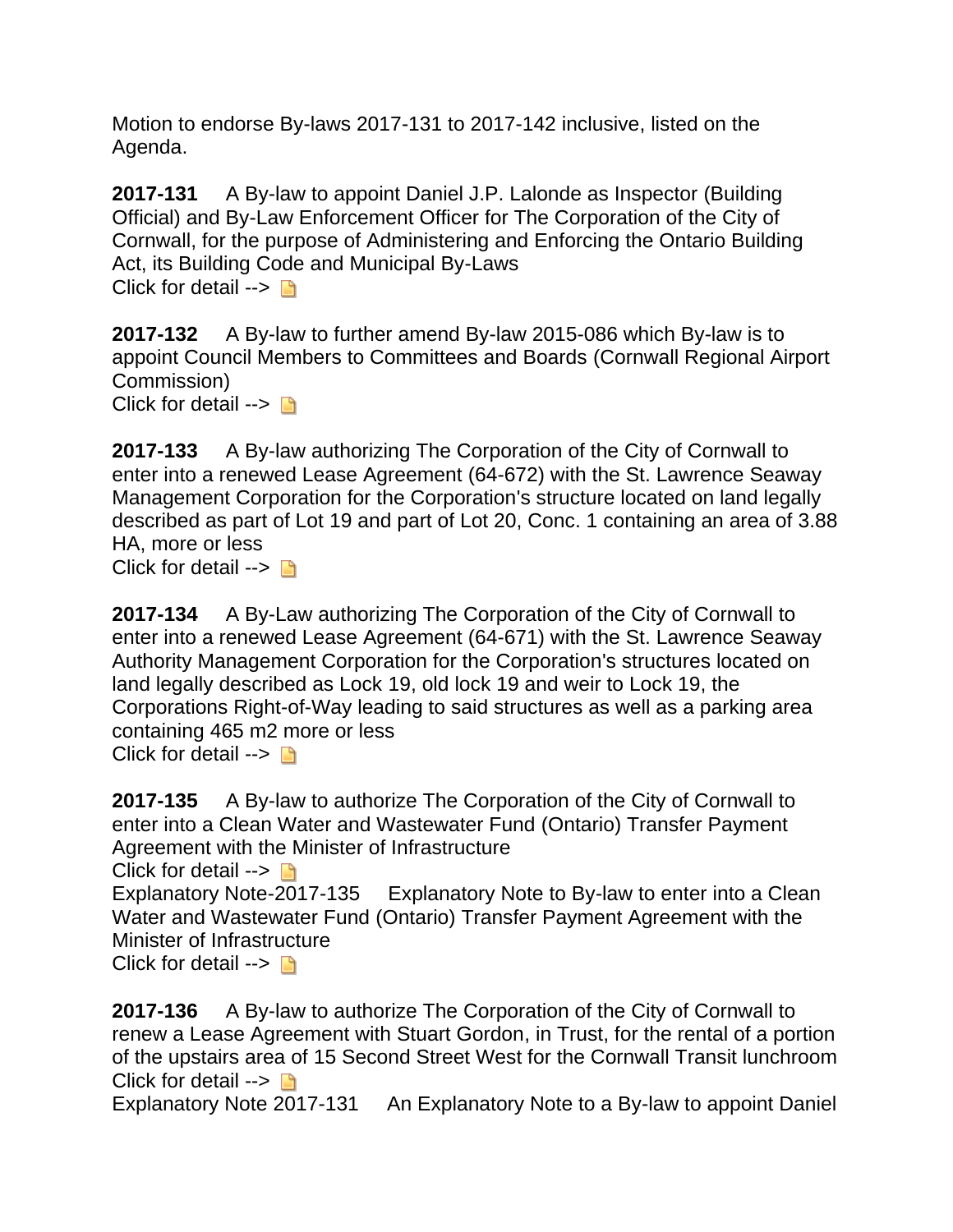J.P. Lalonde as Inspector (Building Official) and By-Law Enforcement Officer for The Corporation of the City of Cornwall, for the purpose of Administering and Enforcing the Ontario Building Act, its Building Code and Municipal By-Laws Click for detail  $\rightarrow$ 

**2017-137** A By-law to authorize The Corporation of the City of Cornwall to register liens and to provide and subsequently administer municipal funds to the identified home owners under the Renaissance Housing Rehabilitation Program - 212 Guy St - 15-15A Louisa

Click for detail  $\rightarrow \Box$ 

Explanatory Note 2017-137 Explanation of Purpose and Effect for Renaissance Housing Rehabilitation Program Applications By-law Guy Street & 15-15A Louisa Street

Click for detail  $\rightarrow$ 

**2017-138** A By-Law to authorize The Corporation of the City of Cornwall to discharge its Lien under the Renaissance Housing Renovations Program - 33 Lennox Street

Click for detail  $\rightarrow \Box$ 

Explanatory Note 2017-139 Explanation of Purpose and Effect for discharge of liens for the Renaissance Housing Renovations Program (RHRP) - 33 Lennox Street

Click for detail  $\rightarrow \Box$ 

**2017-140** A By-law to authorize The Corporation of the City of Cornwall to enter into Heart of the City (HOTC) Program 2: Building Restoration and Improvement Program Funding Agreement- 407 Pitt Street and 213 Montreal Road

Click for detail  $\rightarrow$ 

Explanatory Note 2017-140 Explanation of Purpose and Effect for HOTC Application Program 2 Agreement to By-law - 407 Pitt St and 213 Montreal Road Click for detail  $\rightarrow \Box$ 

**2017-141** A By-law to amend the Traffic & Parking By-law 069-1989, Schedule XXII, by adding Pedestrian Crossovers, Marleau Avenue and Nick Kaneb Drive Click for detail  $\rightarrow \Box$ Explanatory Note-By-law 2017-141 Explanatory Note to By-law amending the Traffic & Parking By-law 069-1989, Schedule XXII, Pedestrian Crossovers, Marleau Avenue to Nick Kaneb Drive Click for detail  $\rightarrow \Box$ 

**2017-142** A By-law to amend the Traffic & Parking By-law 069-1989, Schedule II and IV, by adding Parking Restrictions on Cotton Mill Street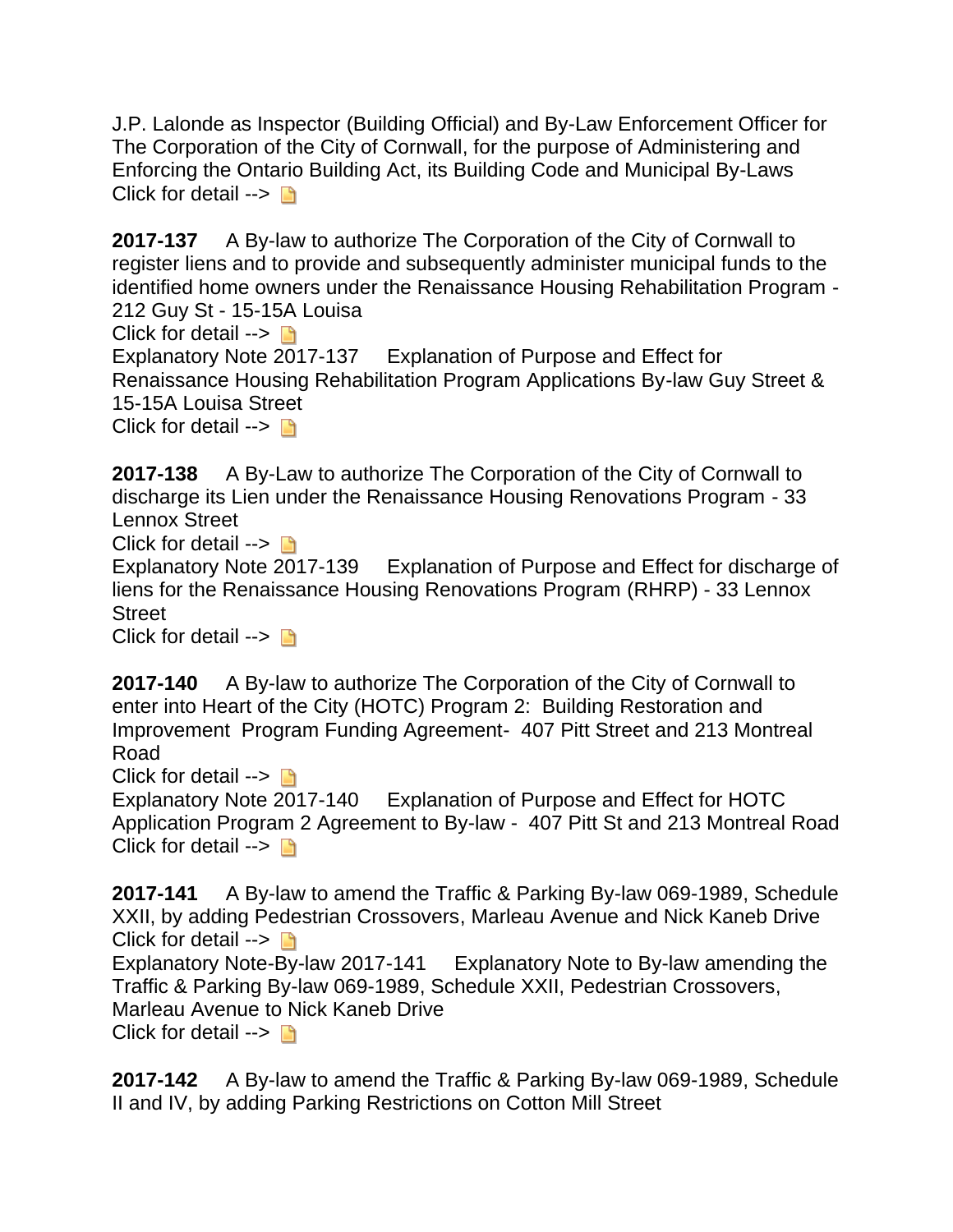Click for detail  $\rightarrow \Box$ Explanatory Note-2018-142 A By-law to amend the Traffic & Parking By-law 069-1989, Schedule II and IV, by adding Parking Restrictions on Cotton Mill Street Click for detail  $\rightarrow \Box$ 

Moved By: Denis Carr, Councillor Seconded By: Elaine MacDonald, Councillor

Motion Carried

# **REPORTS FROM STANDING / SPECIAL COMMITTEES OF COUNCIL**

# **1 Recipient of the Promenade d'honneur 2017**

Motion to invite François Bazinet recipient of the Promenade d'honneur 2017 to a Council Meeting to sign the Book of Recognition.

Moved By: Denis Carr, Councillor Seconded By: Elaine MacDonald, Councillor

Motion Carried

**2** Councillor Elaine MacDonald spoke of the Senior Friendly Community activities.

# **NOTICES OF MOTION**

There were no Notices of Motion.

# **PENDING BUSINESS LISTING**

The Pending Business Listing was presented and no discussion ensued.

# **1 Unfinished Business Listing for September 25, 2017**

Click for detail  $\rightarrow \Box$ Motion to receive the Unfinished Business Listing of Monday, September 25, 2017.

Moved By: Denis Carr, Councillor Seconded By: David Murphy, Councillor

Motion Carried